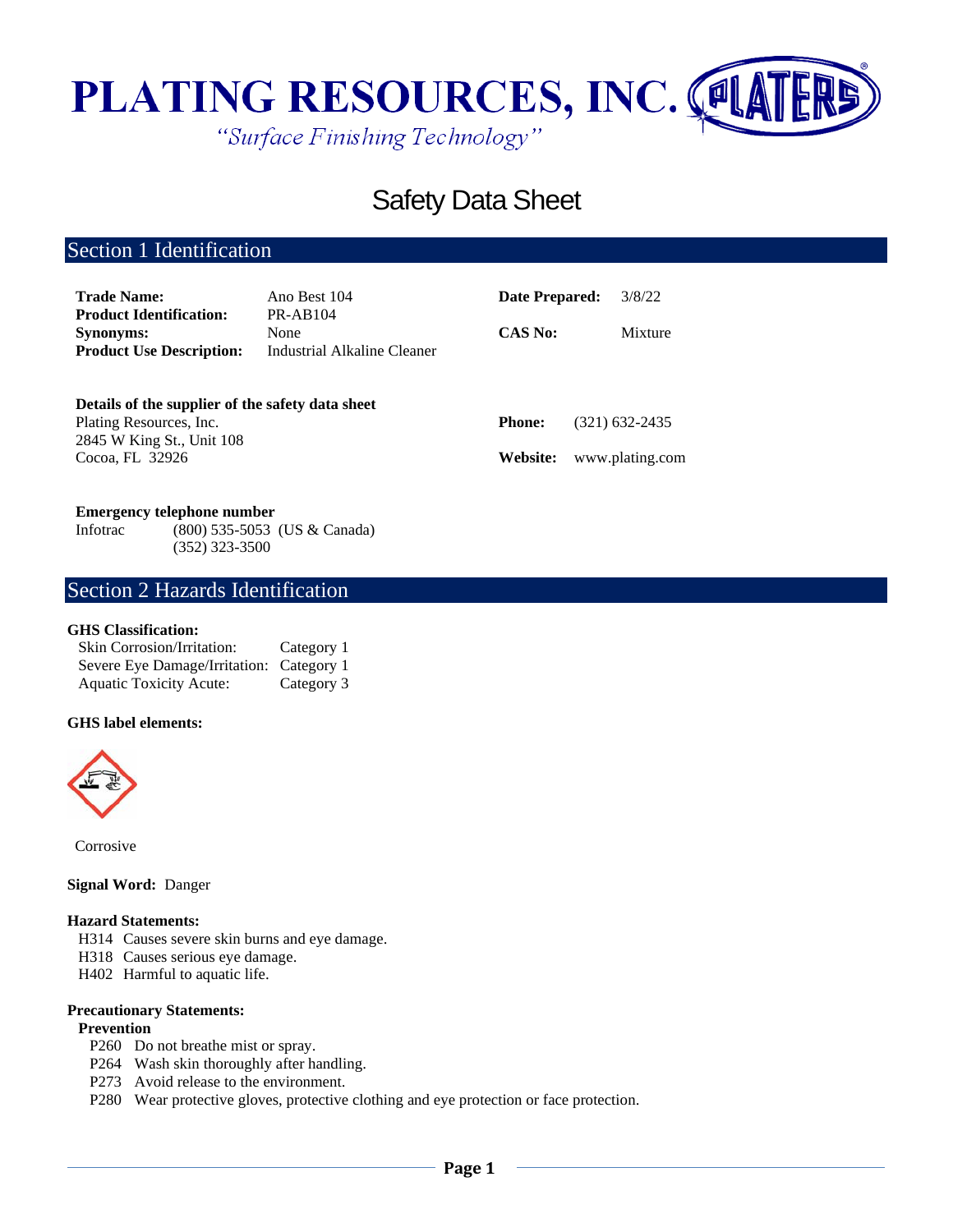#### **Response**

P301 + P330 + P331 IF SWALLOWED: Rinse mouth. Do NOT induce vomiting.

P303 + P361 + P353 IF ON SKIN (or hair): Remove immediately all contaminated clothing. Rinse SKIN with water.

P304 + P340 IF INHALED: Remove victim to fresh air and Keep at rest in a position comfortable for breathing.

P305 + P351 + P338 IF IN EYES: Rinse cautiously with water for several minutes. Remove contact lenses, if present and easy to do. Continue rinsing.

P310 Immediately call a POISON CENTER or physician.

P363 Wash contaminated clothing before reuse.

# **Storage**

P405 Store locked up.

### **Disposal**

P501 Dispose of contents/container to an approved waste disposal plant.

# **Hazards Not Otherwise Classified (HNOC):**

None.

### **Additional Information:**

None.

|  | Section 3 Composition |
|--|-----------------------|
|--|-----------------------|

| <b>Chemical Name</b> | Common name and synonyms | CAS #     | $\%$      |
|----------------------|--------------------------|-----------|-----------|
| Sodium Hydroxide     |                          | 1310-73.2 | $60 - 65$ |

# Section 4 First Aid

### **General:**

Move out of dangerous area. Perform first aid measures as indicated. Seek medical attention and show this safety data sheet to attending physician.

#### **Inhalation:**

Move to fresh air and keep at rest in a position comfortable for breathing. If breathing difficulty occurs or persists seek medical attention. If not breathing give artificial respiration and seek immediate medical attention.

#### **Skin contact:**

Immediately flush exposed skin with water for at least 15 minutes while removing contaminated clothing and/or shoes. Seek immediate medical attention.

#### **Eye contact:**

Immediately flush eyes with water for at least 15 minutes, lifting the upper and lower eyelids intermittently. Check for and remove any contact lenses if easy to do. Seek immediate medical attention.

#### **Ingestion:**

Rinse mouth with water. Do not induce vomiting. Seek immediate medical attention.

#### **Most important symptoms and effects both acute and delayed:**

No information available.

# **Indication of any immediate medical attention and special treatment needed:**

No information available.

# Section 5 Fire Fighting Measures

#### **Suitable Extinguishing Media:**

Use extinguishing media suitable for surrounding fire or source of fire. Use water spray to cool fire exposed containers.

# **Unsuitable Extinguishing Media:**

No information available.

# **Specific hazards developing from the chemical:**

# No information available.

# **Precautions for firefighters:**

No information available.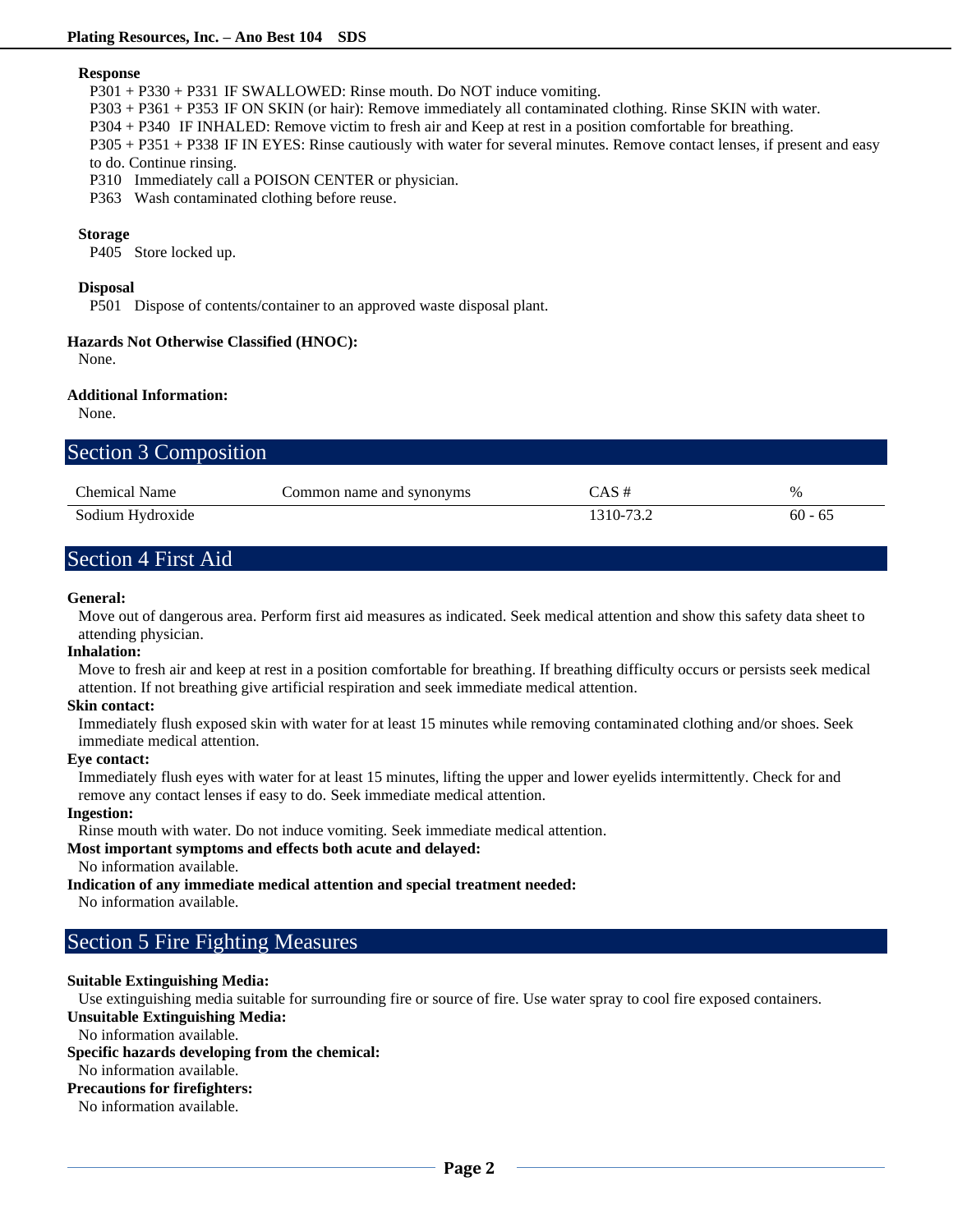### **Firefighting Instructions:**

No information available.

# **Protection During Firefighting:**

Wear full protective gear and full face pressure demand self-contained breathing apparatus.

# **Other information:**

No additional information available.

# Section 6 Accidental Release Measures

### **Personal precautions, protective equipment and emergency procedures:**

Avoid direct contact with skin, eyes and clothing. Avoid inhalation of mist, vapor or dust. Wear appropriate personal protective equipment as outlined in Section 8 of this SDS.

#### **Environmental precautions:**

Prevent further leakage or spillage if safe to do so. Contain spilled material and prevent run-off onto ground or into water sources or sewers.

## **Methods and material for containment and cleaning up:**

Sweep up spilled material and place in suitable container for disposal. Dispose of spilled/collected material in accordance with all

federal, state and local regulations.

# Section 7 Handling and Storage

### **Precautions for safe handling:**

Avoid contact with skin and eyes. Avoid inhalation of mist, vapor and dust. Ensure adequate ventilation. Do not eat, drink or smoke while handling. Wear appropriate personal protective equipment as outlined in Section 8 of this SDS.

# **Conditions for safe storage, including any incompatibilities:**

Store in original container. Keep container tightly closed. Store at room temperature (50-90 F) in a dry well-ventilated area.

|                  | <b>Section 8 Exposure Controls/Personal Protection</b> |               |                  |                       |  |  |
|------------------|--------------------------------------------------------|---------------|------------------|-----------------------|--|--|
| Exposure limits: |                                                        |               |                  |                       |  |  |
| Ingredient       | Data Source                                            | Exposure Form | Exposure Value   | <b>Exposure Notes</b> |  |  |
| Sodium Hydroxide | <b>ACGIH TLV</b>                                       | Ceiling       | $2 \text{ mg/m}$ |                       |  |  |
|                  | <b>NIOSH</b>                                           | Ceiling       | $2 \text{ mg/m}$ |                       |  |  |
|                  | <b>OSHA PEL</b>                                        |               | $2 \text{ mg/m}$ |                       |  |  |

# **Appropriate Engineering Controls:**

Use local and/or general exhaust ventilation to maintain airborne concentrations below irritating levels or exposure limits. An eyewash and safety shower should be available in the work area.

# **Individual protection measures:**

# **Eye/face protection:**

Chemical goggles or face shield should be worn when handling this material.

# **Skin protection:**

## **Hand Protection:**

Wear chemical resistant gloves when handling.

#### **Other:**

Wear chemical resistant clothing or chemical splash suit when handling.

### **Respiratory Protection:**

Wear respiratory protection if mist or vapor is produced, while using this material.

# **General hygiene considerations:**

Follow good hygiene and safety practice. Wash hands and exposed skin before breaks and at the end of the work day. Do not eat, drink or smoke while handling this material. Do not wear contaminated or dirty clothing home from the work-site. Launder contaminated or dirty clothing before reuse.

# **Additional information:**

No additional information available.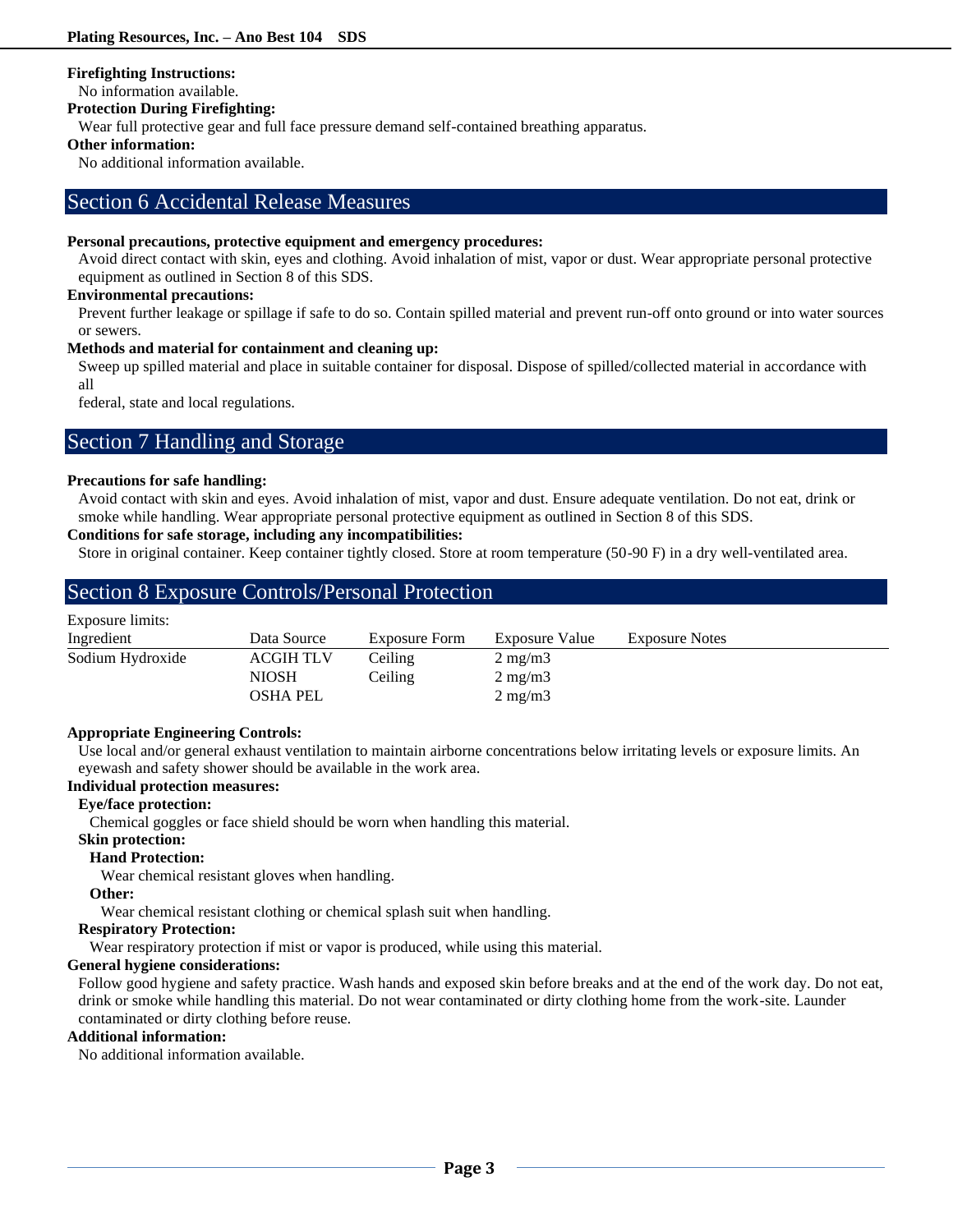# Section 9 Physical and Chemical Properties

| White Powder       |
|--------------------|
| Not available.     |
| Not available.     |
| 13.8 (1% solution) |
| Not available.     |
| Not available.     |
| Not available.     |
| Not available.     |
| Not available.     |
| Not available.     |
| Not available.     |
| Not available.     |
| Not available.     |
| Not available.     |
| Not available.     |
| Not available.     |
| 50%                |
| Not available.     |
| Not available.     |
| Not available.     |
| Not available.     |
| Not available.     |
| Not available.     |
|                    |

# Section 10 Stability and Reactivity

| <b>Reactivity:</b>             | Not reactive under normal use conditions.                                  |
|--------------------------------|----------------------------------------------------------------------------|
| <b>Chemical stability:</b>     | Material is stable under normal handling and storage conditions.           |
| <b>Hazardous reactions:</b>    | Hazardous polymerization will not occur under normal handling and storage. |
| <b>Conditions to avoid:</b>    | Avoid excessive heating, freezing and chemical contamination.              |
| <b>Decomposition products:</b> | Sodium Oxides.                                                             |
| Incompatible materials:        | Avoid contact with oxidizers and strong acids.                             |

# Section 11 Toxicological Information

# **Information on the likely routes of exposure:**

# **Inhalation:**

Material may cause irritation and is extremely destructive to mucous membranes and upper respiratory tract. **Skin Contact:**

Material may cause skin irritation and damage.

#### **Eye Contact:**

Material may cause eye irritation and damage.

#### **Ingestion:**

Ingestion may cause irritation and may be destructive to tissue contacted.

# **Symptoms related to the physical, chemical and toxicological characteristics:**

# No information available.

**Delayed and chronic effects:**

No information available.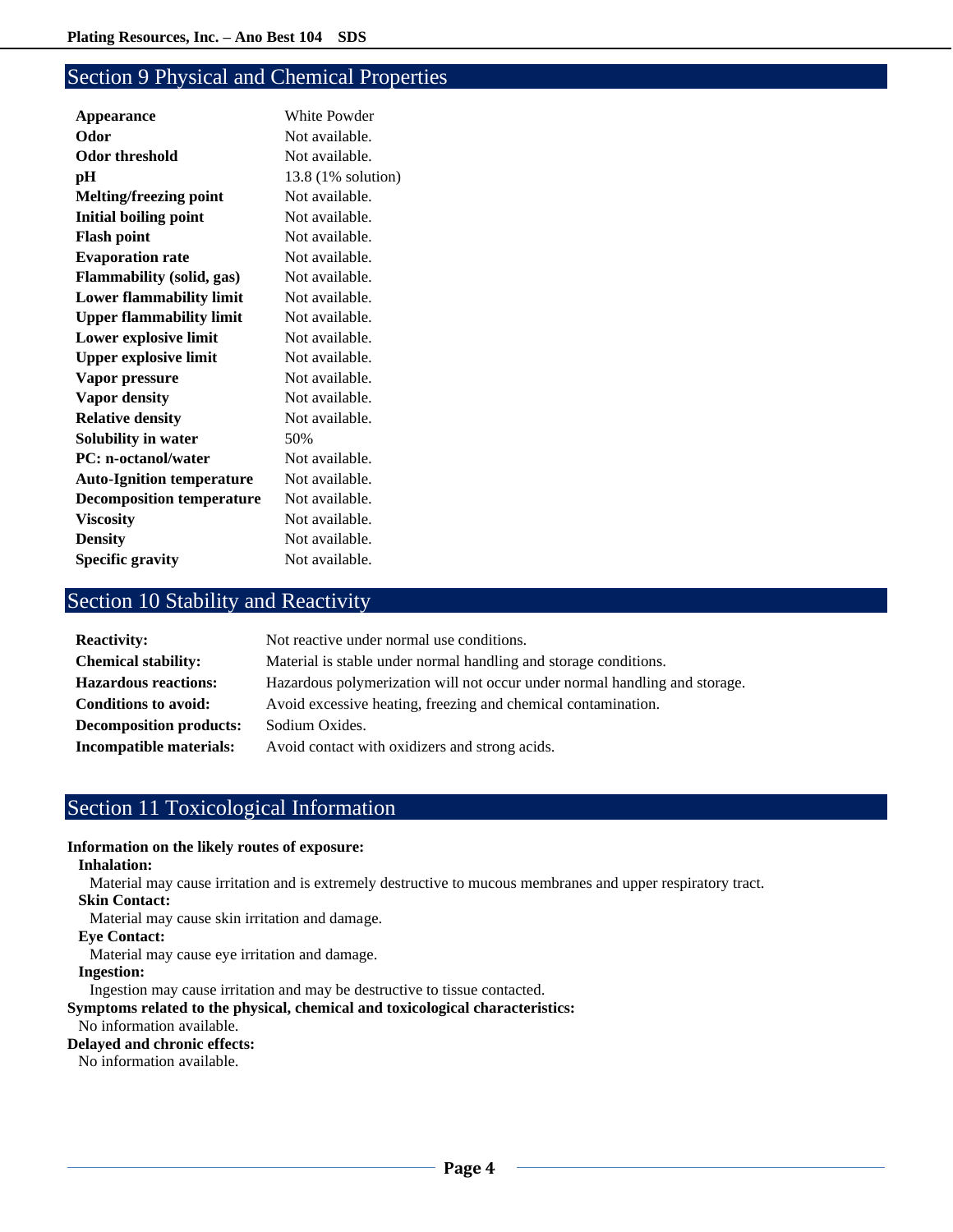| <b>Numerical measures of toxicity:</b>                                        |          |                   |      |              |
|-------------------------------------------------------------------------------|----------|-------------------|------|--------------|
| Components                                                                    | Exposure | Species           | Dose | <b>Notes</b> |
| <b>Sodium Hydroxide</b>                                                       |          | No Data Available |      |              |
|                                                                               |          |                   |      |              |
| <b>Toxicological effects:</b>                                                 |          |                   |      |              |
| <b>Acute Toxicity:</b>                                                        |          |                   |      |              |
| Mixture:                                                                      |          |                   |      |              |
| No information available.                                                     |          |                   |      |              |
| <b>Skin Corrosion/Irritation:</b>                                             |          |                   |      |              |
| Mixture:                                                                      |          |                   |      |              |
| No information available.                                                     |          |                   |      |              |
| <b>Serious Eye Damage/Irritation:</b>                                         |          |                   |      |              |
| Mixture:                                                                      |          |                   |      |              |
| No information available.                                                     |          |                   |      |              |
| <b>Respiratory sensitization:</b>                                             |          |                   |      |              |
| Mixture:                                                                      |          |                   |      |              |
| No information available.                                                     |          |                   |      |              |
| <b>Skin sensitization:</b>                                                    |          |                   |      |              |
| Mixture:                                                                      |          |                   |      |              |
| No information available.                                                     |          |                   |      |              |
| Germ cell mutagenicity:                                                       |          |                   |      |              |
| Mixture:                                                                      |          |                   |      |              |
| No information available.                                                     |          |                   |      |              |
| Carcinogenicity:                                                              |          |                   |      |              |
| Mixture:                                                                      |          |                   |      |              |
| This product is considered to be a potential carcinogen by:                   |          |                   |      |              |
| NTP: No                                                                       |          |                   |      |              |
| OSHA: No                                                                      |          |                   |      |              |
| IARC: No                                                                      |          |                   |      |              |
| <b>Reproductive toxicity:</b>                                                 |          |                   |      |              |
| Mixture:                                                                      |          |                   |      |              |
| This product is not expected to cause reproductive and developmental effects. |          |                   |      |              |
| <b>STOT-single exposure:</b>                                                  |          |                   |      |              |
| Mixture:                                                                      |          |                   |      |              |
| No information available.                                                     |          |                   |      |              |
| <b>STOT-repeated exposure:</b>                                                |          |                   |      |              |
| Mixture:                                                                      |          |                   |      |              |
| No information available.                                                     |          |                   |      |              |
| <b>Aspiration hazard:</b>                                                     |          |                   |      |              |
| Mixture:                                                                      |          |                   |      |              |
| This product is not an aspiration hazard.                                     |          |                   |      |              |
| <b>Additional information:</b>                                                |          |                   |      |              |
| None.                                                                         |          |                   |      |              |
|                                                                               |          |                   |      |              |
| Section 12 Ecological Information                                             |          |                   |      |              |

# **Ecotoxicity:**

No information available.

| <b>Numerical measures of ecotoxicity:</b> |      |                |                      |        |
|-------------------------------------------|------|----------------|----------------------|--------|
| <b>Components</b>                         | Type | <b>Species</b> | Dose                 | Notes  |
| <b>Sodium Hydroxide:</b>                  |      |                |                      |        |
| Fish                                      | LC50 | Mosquito Fish  | $125 \text{ mg/l}$   | 96 hrs |
| Invertebrates                             | EC50 | Daphnia Magna  | $40.38 \text{ mg}/1$ | 48 hrs |

# **Persistence and degradability:**

Mixture:

No information available.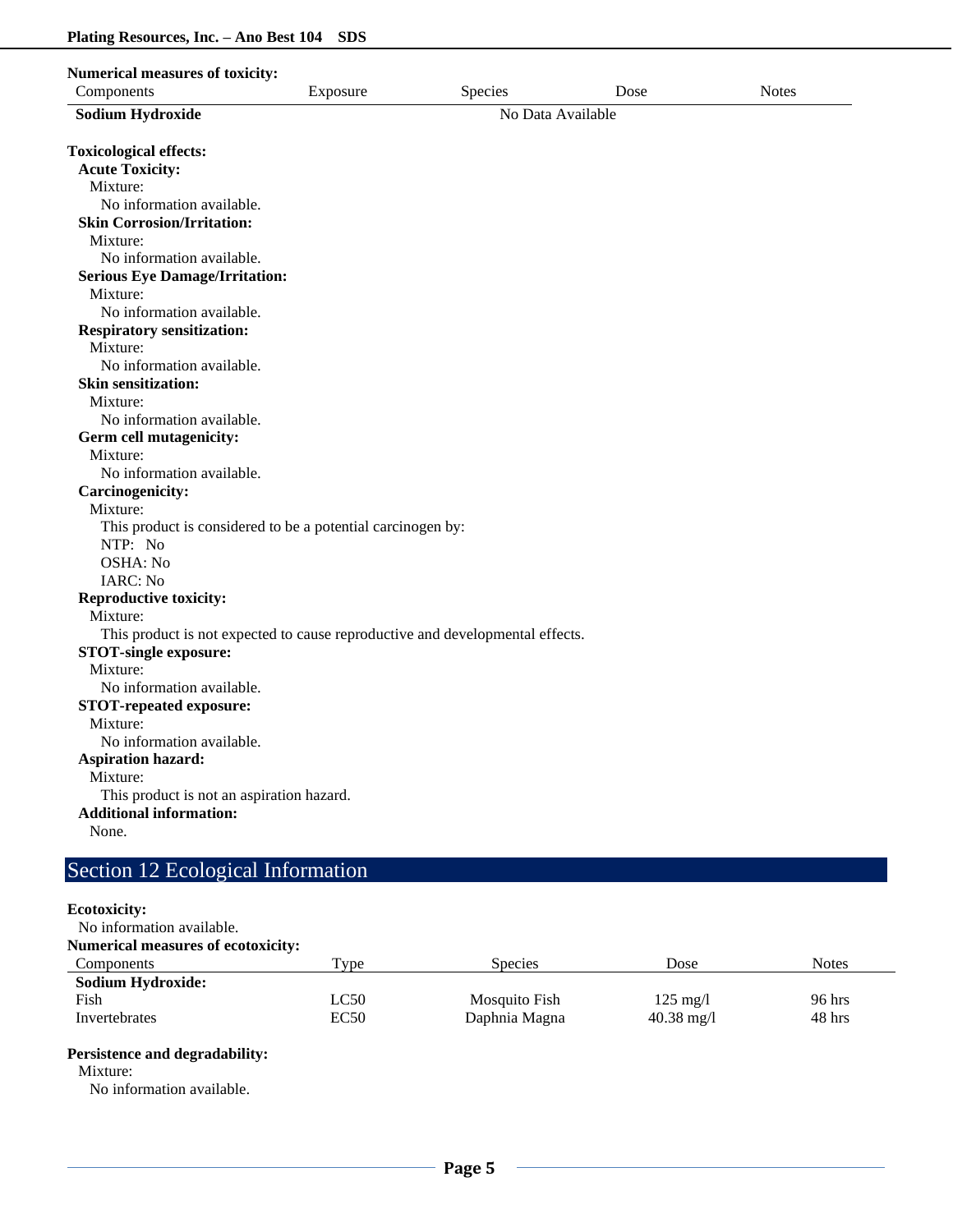#### **Bioaccumulative potential:**

Mixture:

No information available.

#### **Mobility in soil:**

Mixture:

No information available.

#### **Other adverse effects:**

Mixture:

No information available.

# **Additional information:**

No information available.

# Section 13 Disposal Considerations

#### **Disposal instructions:**

Dispose of material in accordance with all federal, state and local regulations.

# **Contaminated packaging:**

Triple rinse container and offer for recycling. Dispose of container following all federal, state and local regulations.

**Additional Information:**

No additional information available.

# Section 14 Transport Information

# **DOT:**

**UN number:** UN1759 **UN proper shipping name:** UN1759, Corrosive Solid, N.O.S. (Sodium Hydroxide), 8, PGII **Class:** 8 **Subsidiary Risk:** none **Label(s):** 8 **Packing group:** II **Packaging exceptions:** none

# Section 15 Regulatory Information

# **Federal regulations: SARA 311/312 Hazard categories:**  Immediate (Acute) Health Hazard. **SARA 302 Extremely hazardous substance:** Not listed. **SARA 304 Emergency release notification:** Not regulated. **SARA 311/312 Hazardous chemical:** Yes. **SARA 313 Toxic Release Inventory (TRI) report:** Not regulated. **CERCLA Hazardous substance list:** Not listed. **Federal Insecticide, Fungicide, and Rodenticide Act (FIFRA):** This chemical is not a pesticide product. **Clean Air Act regulated substances:** None. **Clean Water Act regulated substances:** None. **U.S. state regulations:**  None. **Canadian regulations: Canadian Ingredient Disclosure List substances:** None listed.